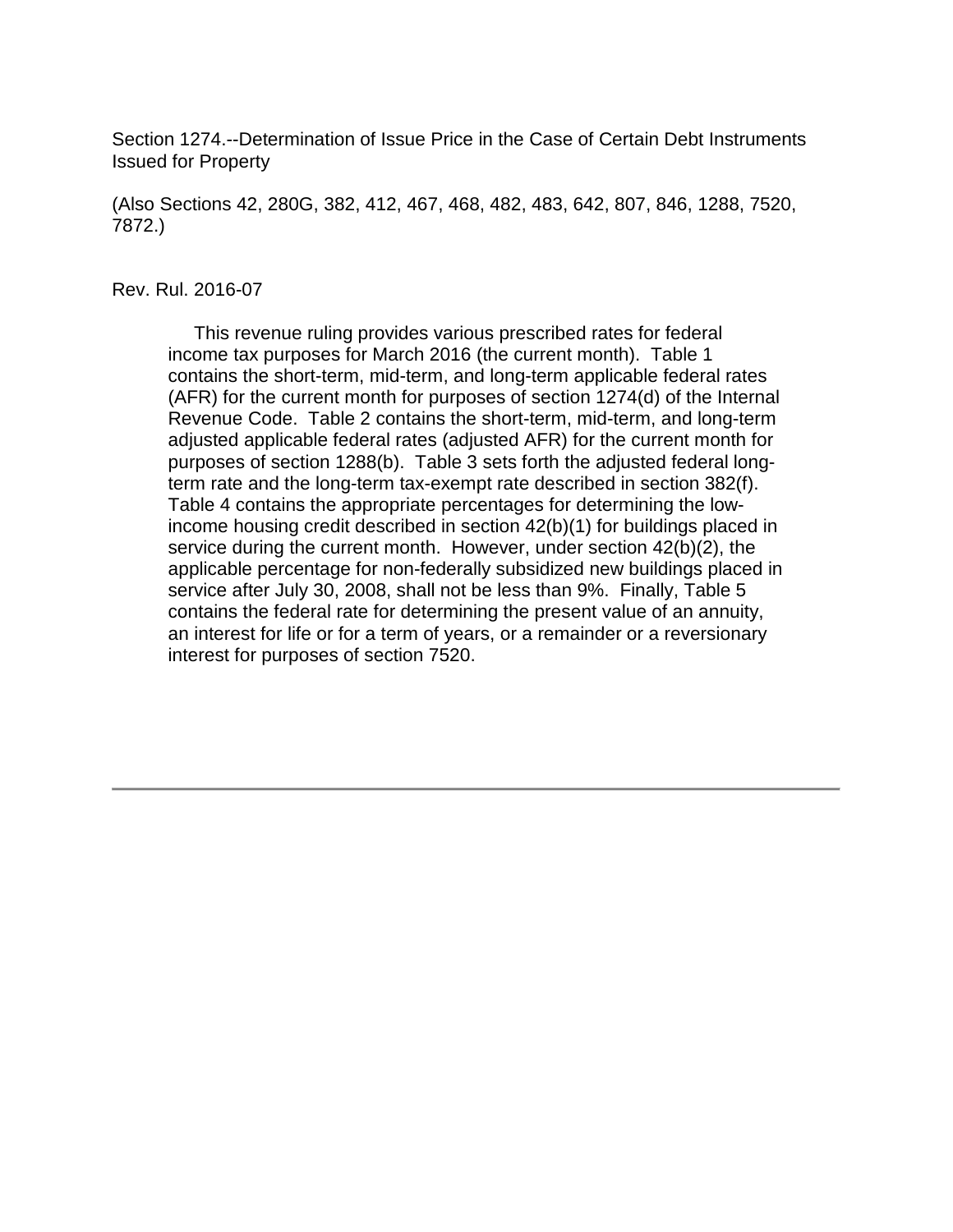# REV. RUL. 2016-07 TABLE 1

# Applicable Federal Rates (AFR) for March 2016

|                                                                        | <b>Period for Compounding</b>                      |                                                                 |                                                    |                                                    |  |
|------------------------------------------------------------------------|----------------------------------------------------|-----------------------------------------------------------------|----------------------------------------------------|----------------------------------------------------|--|
|                                                                        | Annual                                             | Semiannual                                                      | <b>Quarterly</b>                                   | <b>Monthly</b>                                     |  |
|                                                                        | Short-term                                         |                                                                 |                                                    |                                                    |  |
| <b>AFR</b><br>110% AFR<br>120% AFR<br>130% AFR                         | .65%<br>.72%<br>.78%<br>.85%                       | .65%<br>.72%<br>.78%<br>.85%                                    | .65%<br>.72%<br>.78%<br>.85%                       | .65%<br>.72%<br>.78%<br>.85%                       |  |
|                                                                        | Mid-term                                           |                                                                 |                                                    |                                                    |  |
| <b>AFR</b><br>110% AFR<br>120% AFR<br>130% AFR<br>150% AFR<br>175% AFR | 1.48%<br>1.63%<br>1.77%<br>1.92%<br>2.22%<br>2.59% | 1.47%<br>1.62%<br>1.76%<br>1.91%<br>2.21%<br>2.57%<br>Long-term | 1.47%<br>1.62%<br>1.76%<br>1.91%<br>2.20%<br>2.56% | 1.47%<br>1.61%<br>1.75%<br>1.90%<br>2.20%<br>2.56% |  |
| <b>AFR</b><br>110% AFR<br>120% AFR<br>130% AFR                         | 2.33%<br>2.57%<br>2.80%<br>3.04%                   | 2.32%<br>2.55%<br>2.78%<br>3.02%                                | 2.31%<br>2.54%<br>2.77%<br>3.01%                   | 2.31%<br>2.54%<br>2.76%<br>3.00%                   |  |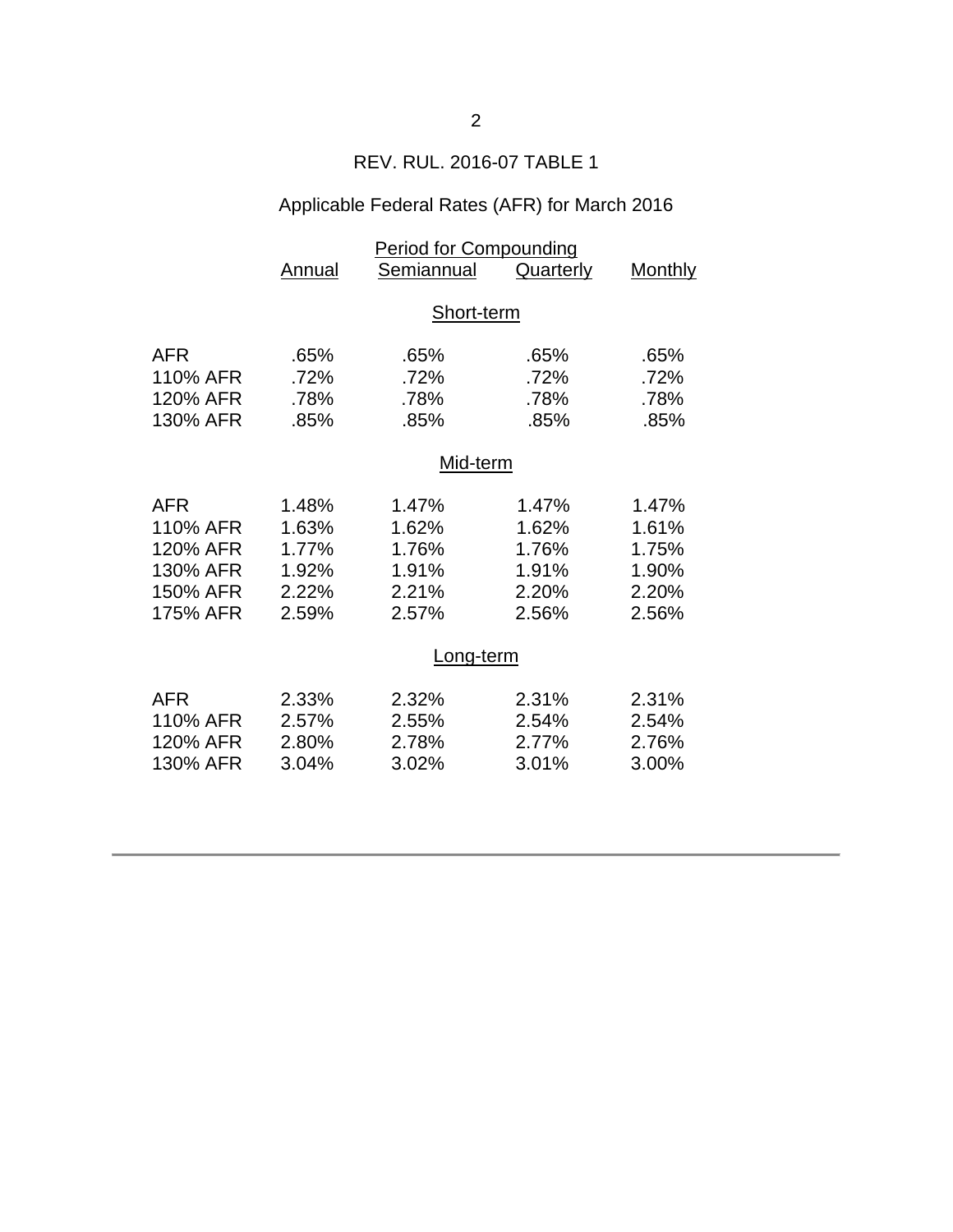## REV. RUL. 2016-07 TABLE 2

# Adjusted AFR for March 2016

|                            | <b>Period for Compounding</b> |            |           |         |  |
|----------------------------|-------------------------------|------------|-----------|---------|--|
|                            | Annual                        | Semiannual | Quarterly | Monthly |  |
| Short-term<br>adjusted AFR | .55%                          | $.55\%$    | .55%      | .55%    |  |
| Mid-term<br>adjusted AFR   | 1.12%                         | 1.12%      | 1.12%     | 1.12%   |  |
| Long-term<br>adjusted AFR  | 2.27%                         | 2.26%      | 2.25%     | 2.25%   |  |

## REV. RUL. 2016-07 TABLE 3

| Rates Under Section 382 for March 2016                                                                                                                                               |          |
|--------------------------------------------------------------------------------------------------------------------------------------------------------------------------------------|----------|
| Adjusted federal long-term rate for the current month                                                                                                                                | $2.27\%$ |
| Long-term tax-exempt rate for ownership changes during the<br>current month (the highest of the adjusted federal long-term<br>rates for the current month and the prior two months.) | 265%     |